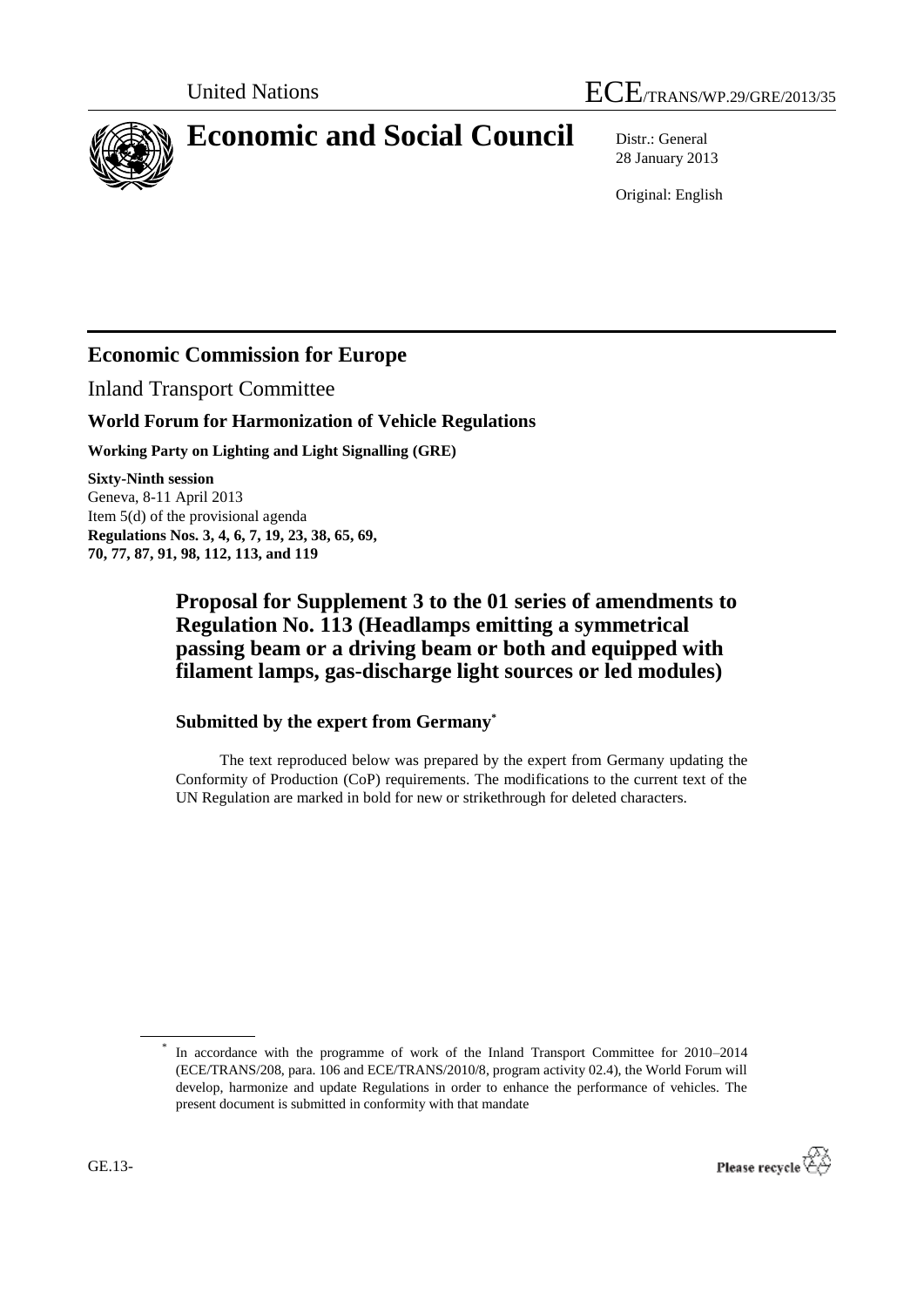#### **I. Proposal**

*Paragraph 9.1., amend to read:*

"**9.1. Headlamps shall be so manufactured as to conform to the type approved under this Regulation.** 

> **The compliance with the requirements set forth in paragraphs 6 and 7 above shall be verified as follows:** "

*Paragraph 9.2. (former)*, renumber as paragraph 9.1.1.

*Paragraph 9.3. (former)*, renumber as paragraph 9.1.2.

*Paragraph 9.4. (former)*, renumber as paragraph 9.2.

*Paragraph 9.5. (former)*, renumber as paragraph 9.3.

*Paragraph 9.6. (former)*, renumber as paragraph 9.4.

*Annex 7, paragraph 2. to 6.,* amend to read:

"**2. First sampling**

**In the first sampling four headlamps are selected at random. The first sample of two is marked A, the second sample of two is marked B.**

**2.1. The conformity of mass-produced headlamps shall not be contested if the deviation of any specimen of samples A and B (all four lamps) is not more than 20 per cent.**

> **In the case, that the deviation of both lamps of sample A is not more than 0 per cent, the measurement can be closed.**

**2.2. The conformity of mass-produced headlamps shall be contested if the deviation of at least one specimen of samples A or B is more than 20 per cent.**

> **The manufacturer shall be requested to bring his production in line with the requirements (alignment) and a repeated sampling according to paragraph 3. below shall be carried out within two months' time after the notification. The samples A and B shall be retained by the Technical Service until the entire CoP process is finished.**

**3. First repeated sampling**

**A sample of four lamps is selected at random from stock manufactured after alignment.**

**The first sample of two is marked C, the second sample of two is marked D.**

**3.1. The conformity of mass-produced headlamps shall not be contested if the deviation of any specimen of samples C and D (all four lamps) is not more than 20 per cent.**

> **In the case, that the deviation of both lamps of sample C is not more than 0 per cent, the measurement can be closed.**

**3.2. The conformity of mass-produced headlamps shall be contested if the deviation of at least**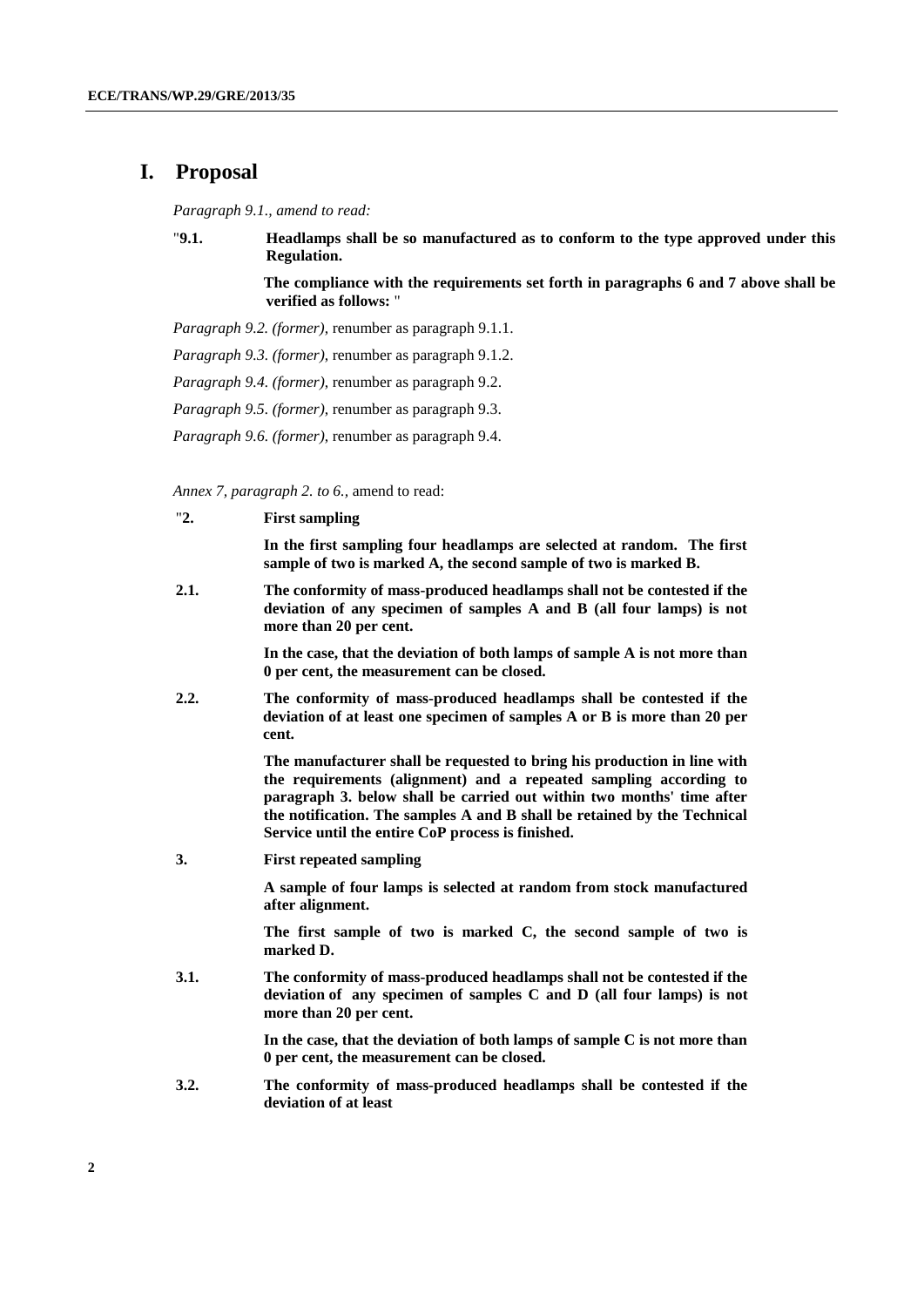**3.2.1. one specimen of samples C or D is more than 20 per cent but the deviation of all specimen of these samples is not more than 30 per cent.** 

> **The manufacturer shall again be requested to bring his production in line with the requirements (alignment).**

> **A second repeated sampling according to paragraph 4. below shall be carried out within two months' time after the notification. The samples C and D shall be retained by the Technical Service until the entire CoP process is finished.**

**3.2.2. one specimen of samples C and D is more than 30 per cent.**

**In this case the approval shall be withdrawn and paragraph 5. below shall be applied.**

**4. Second repeated sampling**

**A sample of four lamps is selected at random from stock manufactured after alignment.** 

**The first sample of two is marked E, the second sample of two is marked F.**

**4.1. The conformity of mass-produced headlamps shall not be contested if the deviation of** 

> **any specimen of samples E and F (all four lamps) is not more than 20 per cent.**

> **In the case, that the deviation of both lamps of sample E is not more than 0 per cent, the measurement can be closed.**

**4.2. The conformity of mass-produced headlamps shall be contested if the deviation of at least one specimen of samples E or F is more than 20 per cent.** 

> **In this case the approval shall be withdrawn and paragraph 5 below shall be applied.**

**5. Approval withdrawn**

**Approval shall be withdrawn according to paragraph 10. of this Regulation.**"

*Figure 1,* shall be deleted.

#### **II. Justification**

1. The present set of proposals for amendments to the CoP provisions in a number of Regulations on lighting and light-signalling is based on ECE/TRANS/WP.29/GRE/2012/19 which was considered at the sixty-eighth GRE session. GRE invited the expert from Germany to prepare a revised proposal covering all relevant lighting UN Regulations and adding the necessary background information. The proposals reflect the results of discussions and evaluation of input from experts carried out after the sixty-seventh GRE session.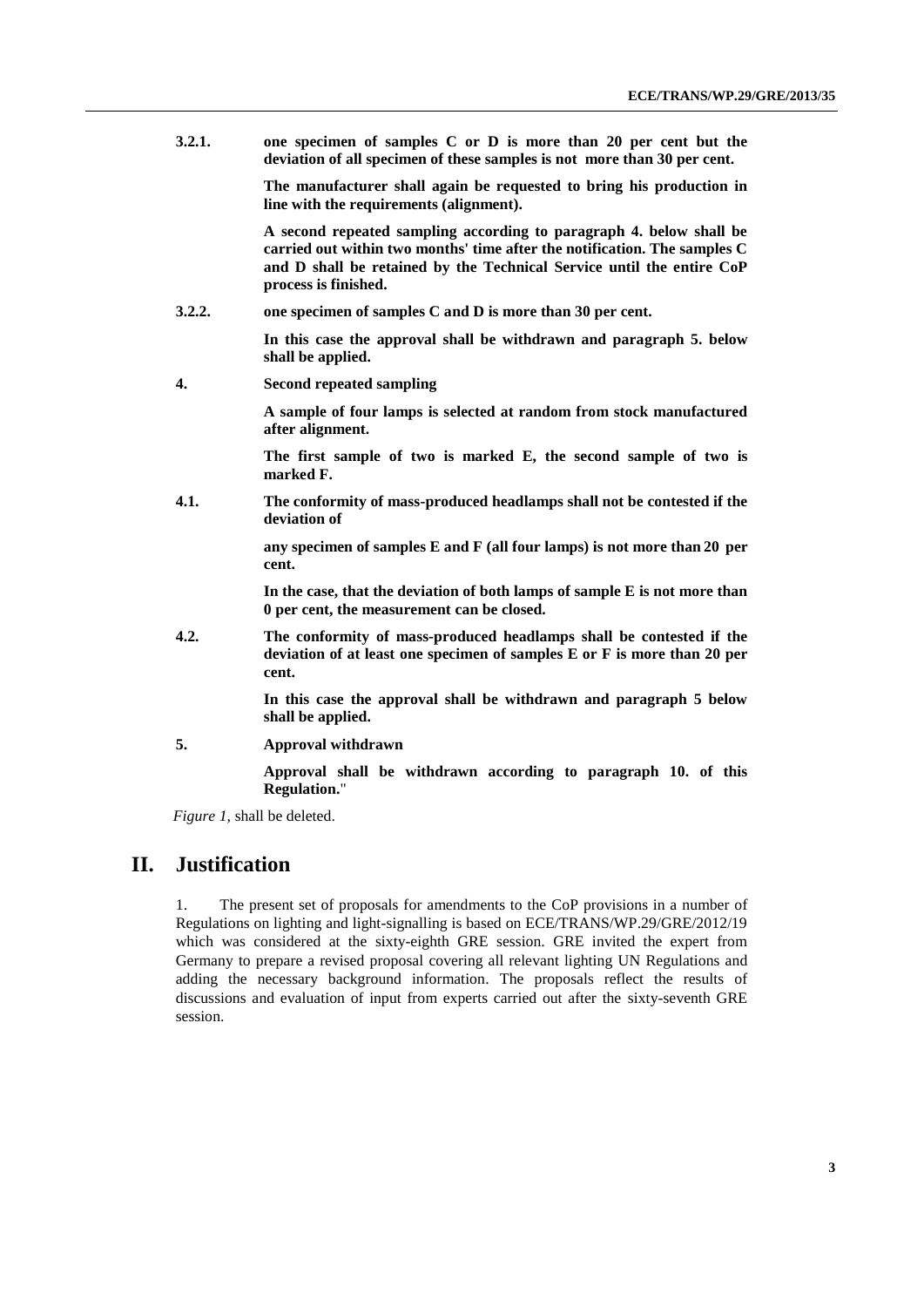2. The scope of the proposals was defined as follows:

The package of collective amendments covers the CoP provisions in Regulations Nos. 3, 4, 6, 7, 19, 23, 38, 65, 69, 70, 77, 87, 91, 98, 112, 113 and 119. In addition to the proposals for Regulation No.7 and 98 are two informal documents prepared, which contain the entire text of the Regulations.

(b) Regulations Nos. 37, 48, 53, 74 and 99 have not been included, as they are written in a different format.

(c) Regulations Nos. 1, 5, 8, 20, 56, 57, 72 and 82 remain unchanged, because they are not applicable for new approvals.

(d) Regulations Nos. 50, 88 and 104 have also been left behind for the time being, as their CoP provisions are set out as a general paragraph of the Regulation and contain no detailed requirements like the existing annexes on "Minimum requirements for conformity of production control procedures" and "Minimum requirements for sampling by an inspector". The update of these Regulations would require a fundamental approach and can be done after GRE has taken a decision on the CoP issue.

3. The proposals clarify in the relevant paragraphs of the above mentioned Regulations, that the specimens taken at random may deviates unfavourably by not more than 20 per cent from the prescribed (required) values.

4. In the relevant annexes on "Minimum requirements for conformity of production control procedures" of the light-signalling-regulations, tables equivalent to the lighting regulations were incorporated, which show the equivalent deviation in candela for small values (e.g. geometric visibility).

5. The relevant annexes on "Minimum requirements for sampling by an inspector" were completely restructured and simplified. All former examples which caused a great deal of confusion were deleted.

6. CoP is now described in a clear structured stepwise process (with limited steps), which gives the manufacturer the chance in the first step - in the case of deviations of more than 20 per cent - to align his production process. Also, the CoP process can be completed earlier when the first two samples are in the full specifications.

7. The proposal details the "third step" which defines the condition where the approval shall be withdrawn, when after the second repetition of this process the manufacturer was not in the position to "align" his production process in the correct way.

8. The attached drawing shall demonstrate this stepwise process.